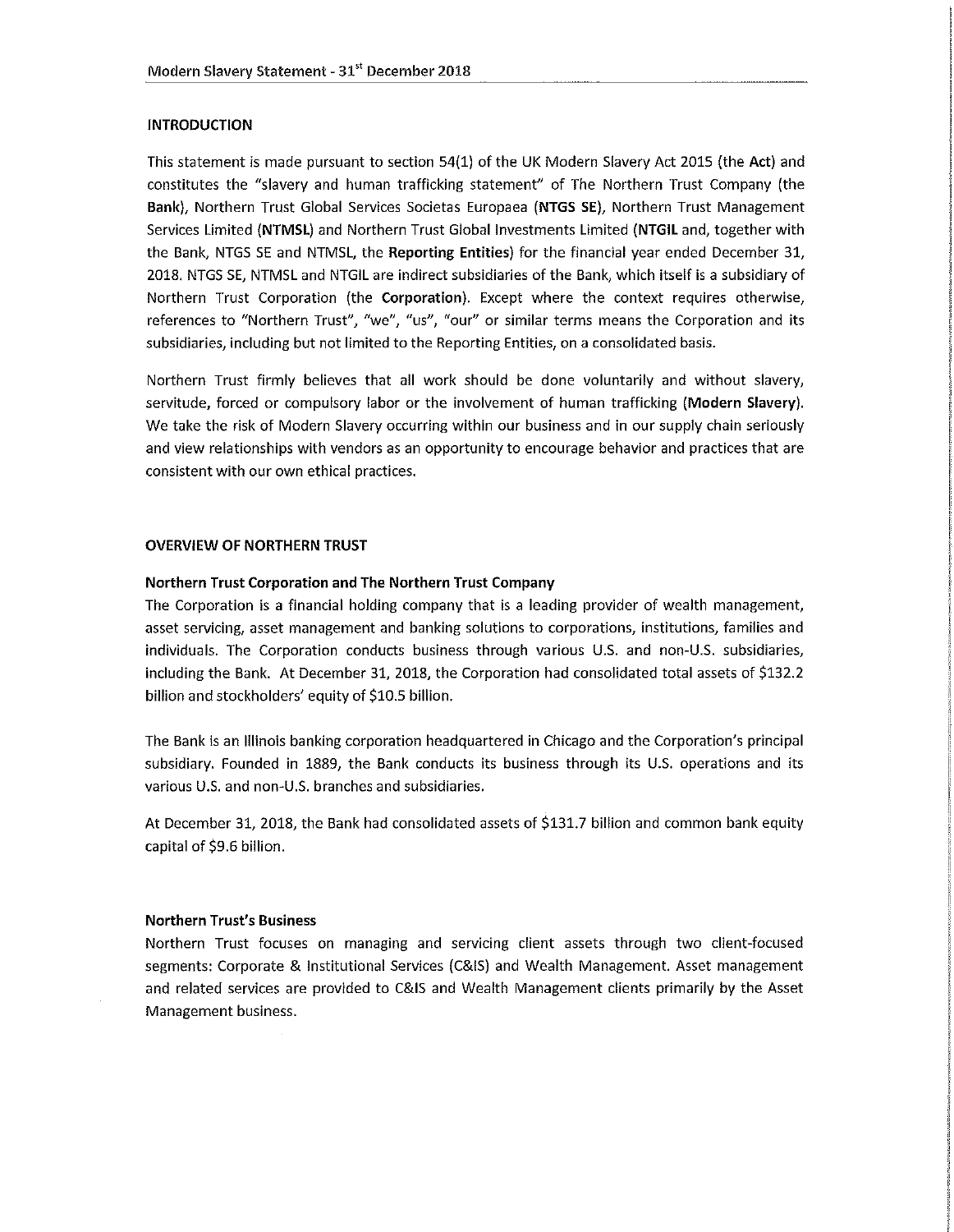C&IS is a leading global provider of asset servicing and related services to corporate and public retirement funds, foundations, endowments, fund managers, insurance companies, sovereign wealth funds, and other institutional investors around the globe. Asset servicing and related services encompass a full range of capabilities including, but not limited to: global custody; fund administration; investment operations outsourcing; investment management; investment risk and analytical services; employee benefit services; securities lending; foreign exchange; treasury management; brokerage services; transition management services; banking; and cash management. Client relationships are managed through the Bank and the Corporation's other subsidiaries, including support from locations in North America, Europe, the Middle East, and the Asia-Pacific region. At December 31, 2018, total C&IS assets under custody/administration, assets under custody, and assets under management were \$9.49 trillion, \$6.97 trillion, and \$790.8 billion, respectively.

Wealth Management focuses on high-net-worth individuals and families, business owners, executives, professionals, retirees, and established privately-held businesses in its target markets. The business also includes the Global Family Office, which provides customized services to meet the complex financial needs of individuals and family offices in the United States and throughout the world with assets typically exceeding \$200 million. In supporting these targeted segments, Wealth Management provides trust, investment management, custody, and philanthropic services; financial consulting: guardianship and estate administration; family business consulting; family financial education; brokerage services; and private and business banking. Wealth Management is one of the largest providers of advisory services in the United States, with assets under custody/administration, assets under custody, and assets under management of \$634.8 billion, \$622.9 billion, and \$278.6 billion at December 31, 2018. Wealth Management services are delivered by multidisciplinary teams through a network of offices in 18 U.S. states and Washington, D.C., as well as offices in London, Guernsey, and Abu Dhabi.

Asset Management, through the Corporation's various subsidiaries, supports the C&IS and Wealth Management segments by providing a broad range of asset management and related services and other products to clients around the world. Investment solutions are delivered through separately managed accounts, bank common and collective funds, registered investment companies, exchange traded funds, non-U.S. collective investment funds, and unregistered private investment funds. Asset Management's capabilities include active, passive and quantitative equity; active and passive fixed income; cash management; alternative asset classes (such as private equity and hedge funds of funds); and multi-manager advisory services and products. Asset Management's activities also include overlay services and other risk management services. Asset Management operates internationally through subsidiaries and distribution arrangements and its revenue and expenses are allocated fully to C&IS and Wealth Management. As discussed above, Northern Trust managed \$1.07 trillion in assets as of December 31, 2018, including \$790.8 billion for C&IS clients and \$278.6 billion for Wealth Management clients.

#### Northern Trust's Employee Base

As of December 31, 2018, Northern Trust has approximately 18,800 full-time equivalent employees globally.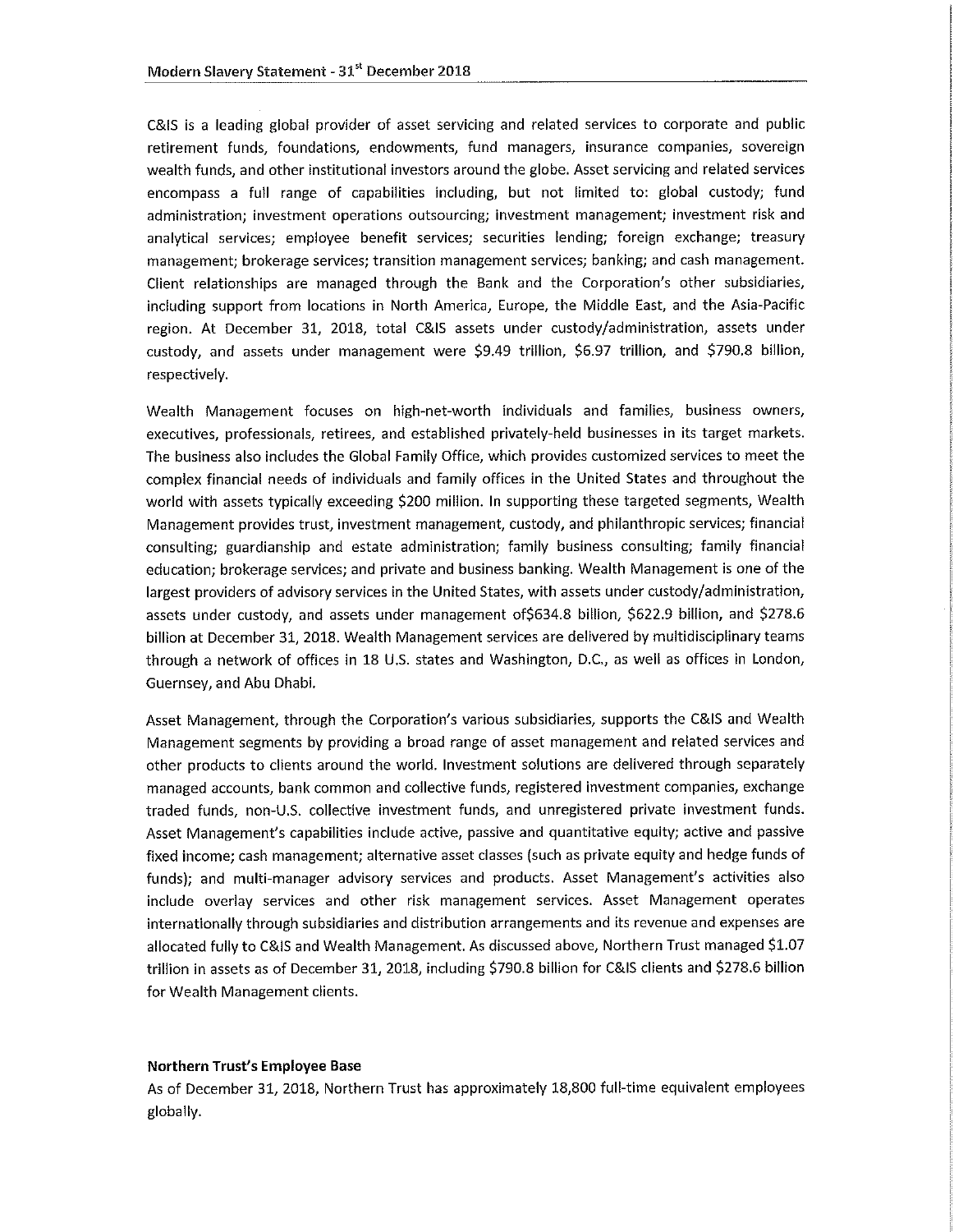#### MEASURES TAKEN TO PREVENT MODERN SLAVERY IN OUR BUSINESSES

#### Northern Trust Policies in relation to Slavery and Human Trafficking

Northern Trust's three guiding principles are "Integrity", "Service" and "Expertise"; how we do business is as important as what we do.

Our Code of Business Conduct and Ethics and our Standards of Conduct Policy reflect our commitment to acting ethically and with integrity in all our business relationships and to the adoption of sound business practices. Northern Trust's culture supports open communication and reporting of concerns at all levels.

All employees, as well as third parties, have access to an Employee Hotline through which they can raise any concerns in relation to ethical business practices (and other issues) in confidence and without fear of recrimination.

In addition, we have a range of policies, procedures and training that pertain to human rights issues that, among other things, may help identify customers whose financial activity may show involvement in human trafficking such as Anti-Money Laundering and Anti-Bribery and Corruption Policies.

### Northern Trust as an Employer

As a global financial services firm, we have a broad base of employees who work across various business lines, regions and functions to deliver products and services to our clients, as well as employees who provide expertise to the company in risk, compliance, technology, legal, finance, and human resources. Northern Trust is committed to respecting the human rights of our employees through our internal employment policies and practices which reference our conformance with public policies including the International Labor Organization's standards and the Organization for Economic Co-Operation and Development Guidelines.

Fostering diversity and inclusion is a cornerstone of our corporate culture, and we strive to ensure that employees are able to work in a safe, professional work environment. In addition, compensation and benefits play a critical role in our ability to attract, retain and develop our workforce. We are committed to providing competitive and equitable compensation and benefits to our employees such as health and retirement benefits and other programs to support work-life balance.

Northern Trust employees are made aware of their employment rights through a variety of channels including employee handbooks and employment contracts, where applicable.

In every jurisdiction in which Northern Trust has offices, the organization complies with Right to Work laws. Except for a very small number of paid school interns, Northern Trust does not hire individuals under the age of 18 in any of its offices across the organization. This practice insulates Northern Trust against adverse risk associated with child labor.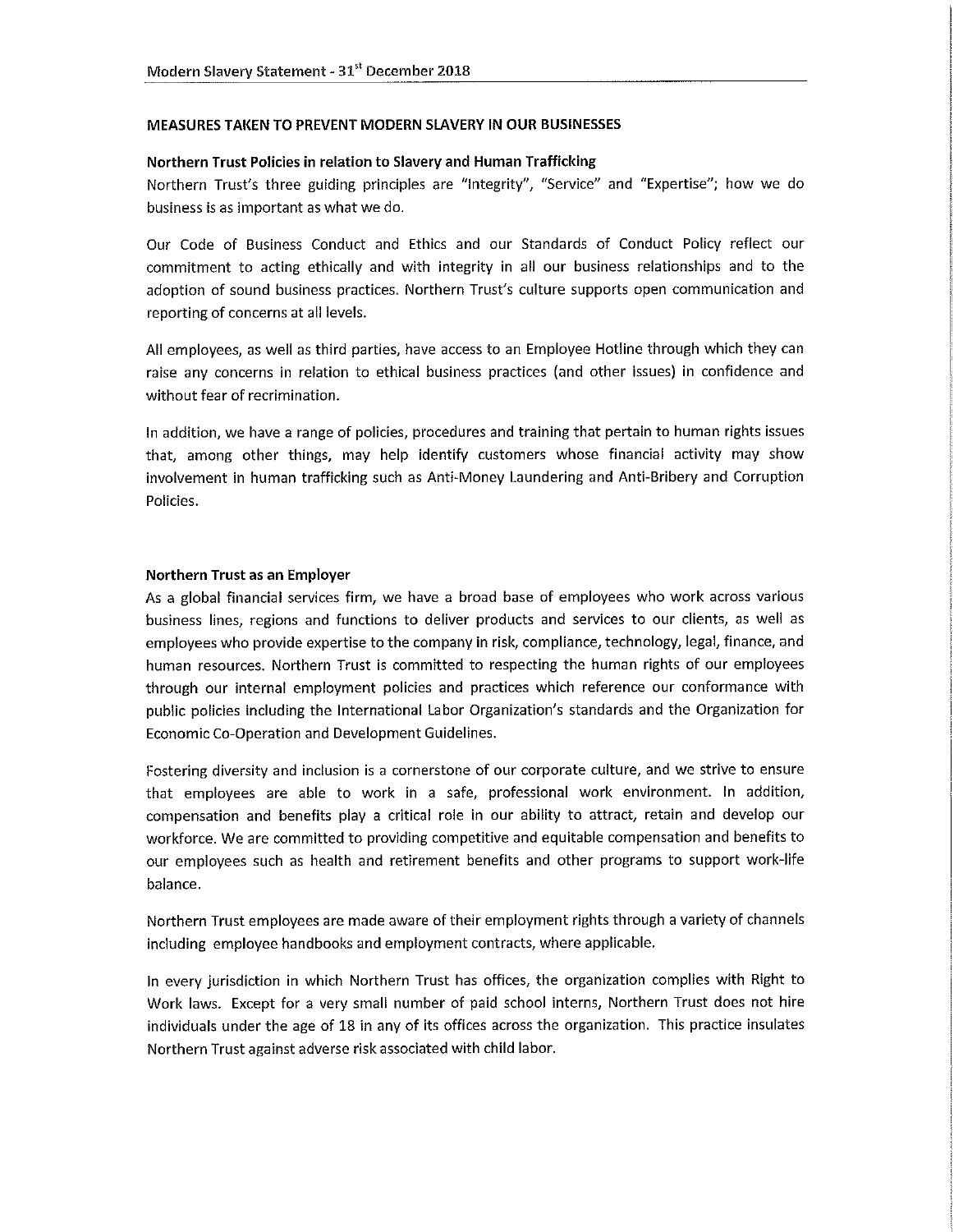## **Training**

Annually employees receive specific training on the Standards of Conduct Policy which addresses both human rights and ethical issues as well as training on related matters such as diversity, antimoney laundering and anti-bribery and corruption.

### Northern Trust and Its Supply Chain

We rely on a large number of vendors to execute our business activities. Our vendors include both third-party service providers and Northern Trust's own group entities. The supply chain is comprised primarily of vendors providing professional services such as business and strategy consulting, recruitment agencies, legal counsel, and training and insurance providers, but also includes information technology, market data, communications equipment, software, catering, cleaning, security and office equipment vendors. There are also those vendors that support Northern Trust's client servicing requirements, including sub-custodians, brokers and distributors.<sup>1</sup> Northern Trust's third-party vendors include publicly traded organizations, privately held firms that operate in highly specialized or niche markets and quasi-governmental entities wherein Northern Trust may serve as one member of a multi-member-owned corporation.

Northern Trust's Procurement Policy requires that its Procurement team be involved at the initiation of a project and/or identification of the need to engage a third-party vendor of a product or service for all but the lowest-risk and lowest-spend purchases. The Procurement team's level of ongoing involvement varies according to the engagement complexity. The following gives an overview of our supply chain management of third-party vendors.

Prior to entering into a new third-party vendor relationship, Procurement will initiate due diligence on the potential vendor, which includes a review of the vendor's compliance with various applicable laws and regulations, including those that impose ethical standards on vendors. A subsequent risk assessment of the vendor determines the appropriate level of ongoing monitoring. The degree of monitoring and the overall inherent risk rating for each new vendor engagement is determined by an independent review of subject matter experts from across the organization. This group, referred to as the Third Party Outsourcing Committee (TOC), assigns a risk rating to the vendor based on information detailed on the risk assessment (as submitted by the vendor manager), scope of the vendor's services and a quantitative and qualitative assessment that includes but is not limited to:

- The type of information the vendor has access to at any given point in time;
- The degree/level to which Northern Trust depends on the vendor to support a critical service or business function;
- Any and all applicable regulatory compliance mandates based on the industry, service or region in which the service is provided; and
- The residual risk to the organization, defined as the level of risk to Northern Trust after review, acknowledgement and application of the vendor's risk framework and controls.

<sup>&</sup>lt;sup>1</sup> Please note that the discussion of Northern Trust's supply chain management contained herein focuses primarily on third-party vendors other than those providing sub-custody services, which are managed through a separate engagement and oversight program. In addition, outsourcing to other Northern Trust affiliates is managed through our Business Process Transition Program. Both of these programs provide controls akin to those described herein.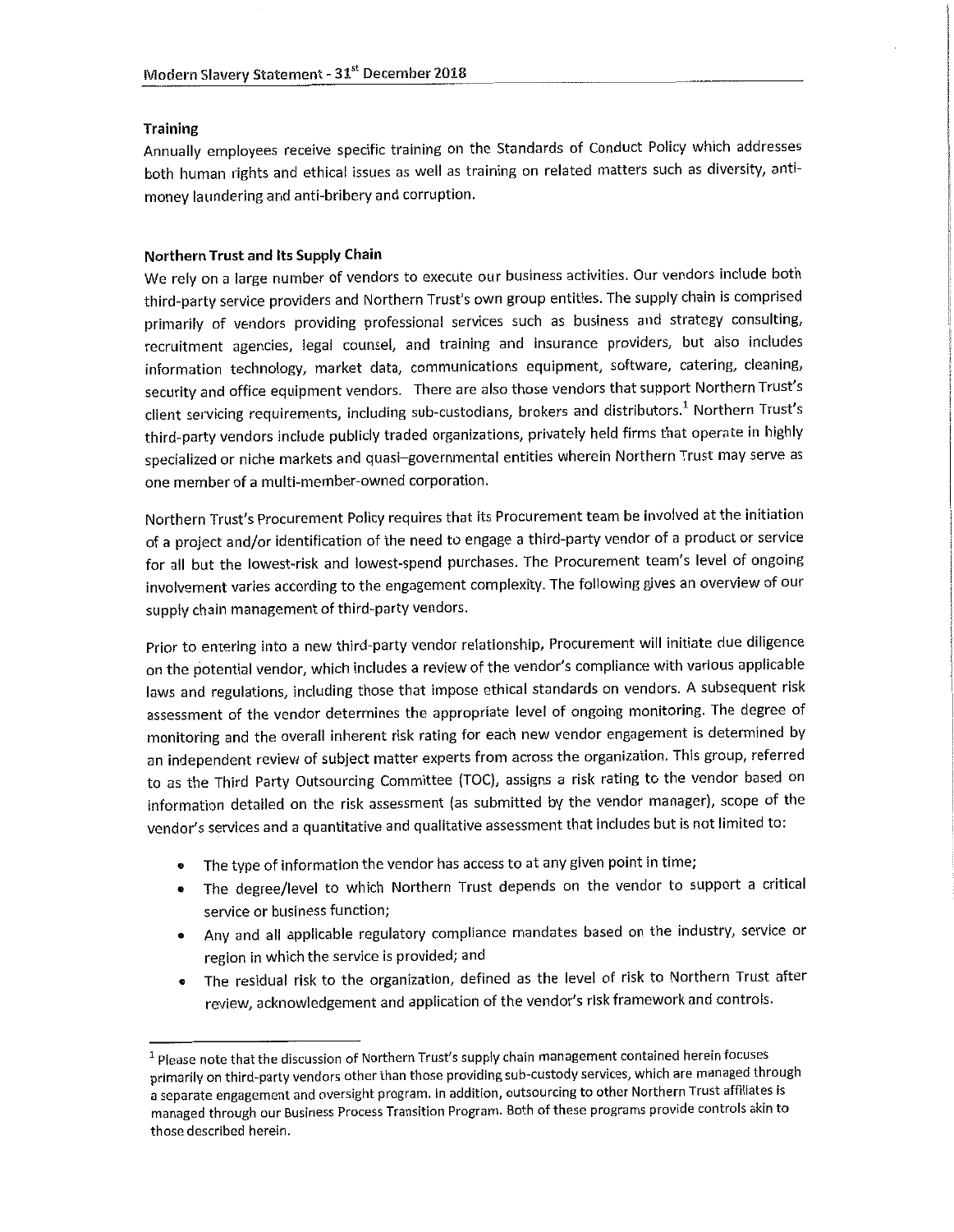Once a contract with a third-party vendor is in place, the vendor manager (who is appointed by the applicable Northern Trust business unit) is responsible for managing the on-going business relationship with that vendor **(Vendor Manager).** The Vendor Manager is responsible for performing vendor risk management duties and responsibilities as detailed in the Vendor Management Practice Standard. The responsibilities of the Vendor Manager include but are not limited to:

- Monitoring the vendor against the terms of the contract and service level agreements; and
- Documenting, maintaining and reporting legal and other issues or incidents.

The level of oversight imposed on the Vendor Manager varies according to the vendor's risk **assessment.** 

Northern Trust is committed to holding itself and its vendor community to high standards of business conduct and integrity. Our Supplier Code of Conduct sets out expectations for vendors on a range of issues and includes the need to promote and respect human rights by working to prevent child and or forced labor and human trafficking in their operations and supply chains. The Supplier Code of Conduct includes a specific reference to the UK Modern Slavery Act.

Under the Supplier Code of Conduct a third-party vendor shall meet the following minimum **requirements:** 

- Adopt sound labor practices and treat its workers fairly in accordance with local laws and regulations;
- Refrain from using forced labor, whether in the form of prison labor, indentured labor, bonded labor or otherwise;
- Refrain from engaging in any acts of modern slavery;
- Take commercially reasonable steps to prevent its own subcontractors and vendors from engaging in any acts of modern slavery; and
- Notify Northern Trust if such vendor identifies any instance of modern slavery on its part or on the part of any of its subcontractors.

The Supplier [Code of Conduct may be found at: https://cdn.northerntrust.com/pws/nt/](https://cdn.northerntrust.com/pws/nt/documents/about-us/northern-trust-supplier-code-of-conduct.pdf) documents/about-us/northern-trust-supplier-code-of-conduct.pdf

If a vendor is found to be in breach of its contract, including in breach of the terms of the Supplier Code of Conduct, Northern Trust will engage with the vendor to remediate the situation. If the situation is not remediated, Northern Trust may terminate the relationship with the vendor and disqualify the vendor from participating in any future bidding processes for Northern Trust's mandates.

As part of a pilot program initiated in 2018, Northern Trust engaged a third-party to review, evaluate and outline the risk posture for a subset of Northern Trust's key and/or critical vendors. The focus of this engagement was to: (1) identify areas where these vendors lacked the appropriate corporate social responsibility controls or failed to demonstrate compliance/adherence with industry established best practices that govern these controls; and (2) facilitate the prioritization of deficient controls identified for possible follow-up.